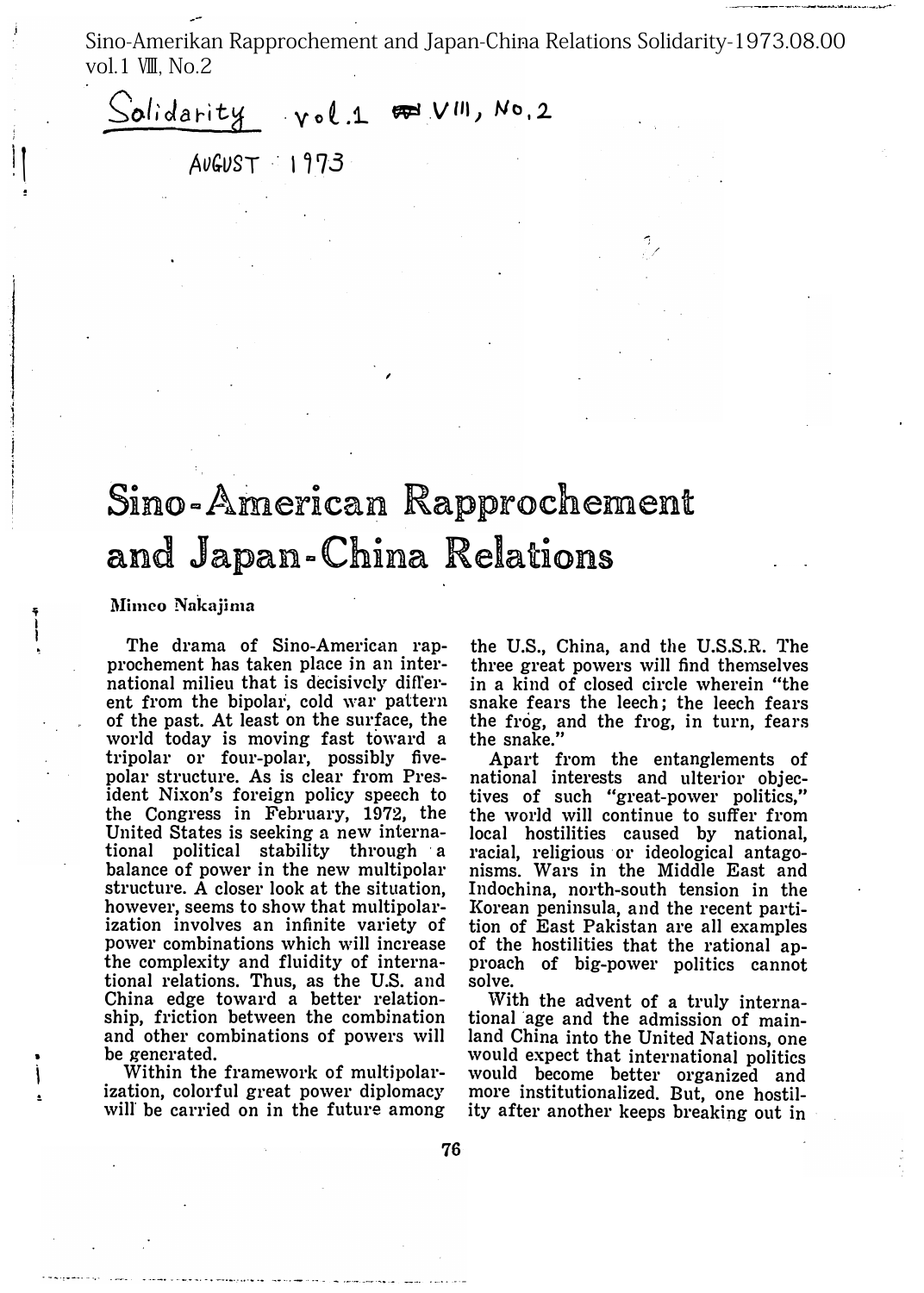vulnerable parts of the world. As these areas are left behind by sweeping steps forward in big-power diplomacy, serious repercussions and frustrations will inevitably arise in the countries concerned.

This will be particularly true of coun・ tries surrounding China  $-$  South Korea, Taiwan, and even North Vietnam and the Liberation Front in South Vietnam. The last two will stress more than ever before the role of the Paris Conference in the settlement of the war; otherwise they risk allowing an agreement by the U.S. and China over their heads. The Soviet Union will definitely stand behind the Vietnamese demands, which will in turn further complicate the way toward peaceful settlement of hostilities in Indochina. In other words, the most serious repercussions of the Sino-American talks will be the intensification of the Vietnam War at its final stage. Herein lies the basic dilemma for both China and the United States.

Next is the Taiwan question. It became very clear by the joint Communique that both China and the United States are going to take the time to find a permanent solution which will be sought in long-range, careful negotiating. Both are going to move cautiously. China, for example, did not demand immediate abrogation of the USA-Taiwan mutual defense treaty, nor immediate withdrawal of U.S. forces from Taiwan. The United States, for its part, while admitting that the People's Republic is the sole legitimate government of all China, did not back clown on its "One China, but not now"policy stand.\* We are given the slightest suggestion in the communique that they seem to have agreed on withdrawal of American troops in the near future (perhaps during Nixon's second term in office).

If there was such an agreement, on the face of it Nixon would be able to sustain his commitment to the present treaty with Taiwan, for some time to come, without abandoning his "old friend." At the same time, he would actually be able to work for a solution of the "China problem." It is important to note here that Peking has not recently demand�d the abrogation of the treaty. Behind the change in policy on the Taiwan issue, I believe, lie consiclerations of the threat from the Soviet Union. The more threatened China feels by the U.S.S.R., the more softened and compromising she will be in negotiations with the United States. If China did not feel such a great threat from Russia, she would probably have taken a much tougher stand toward the U.S. on the Taiwan issue.

In 1969 when Soviet troops repre-<br>nting superior military strength senting superior massed at the Chinese border, they initiated small-scale hostilities. Even now, according to one source, 1,300,000 Soviet soldiers are stationed near the northern areas of China. But this by no means comprises the entire threat China feels from her Russian neighbor.

The Brezhnev doctrine, once so unpopular in Asia, has been making diplomatic and military headway for the U.S.S.R., and recently in Asia, this matic and military headway for the<br>U.S.S.R., and recently in Asia, this<br>has been truly impressive. (Military gains here refers to the growing Soviet naval force in the area.) The Brezhnev doctrine became increasingly more effective with a drift toward American evacuation from Asia and in proportion to China's Asian policy failures. The first tangible result was the signing of a treaty between the U.S.S.R. and India in August, 1971. The significance of that treaty may have been overlooked so far, but while it takes the form of a peace treaty, providing for immediate consultation between the two countries should an emergency arise, it has all the earmarks of a military treaty.

The United States literally poured aid into India after the war, but even that seemed to have little effect. As the Americans were ready to give it up as l.--

<sup>\*</sup>For discussion of the formation of the new Nixon-Kissinger China policy, characterized by "One China, but not now," see Mornew Nixon-Kissinger China policy, character-<br>ized by "One China, but not now," see Mor-<br>ton Abramowitz and Richard Morsteer, Remaking China Policy: U.S.-China Relations ton Abramowitz and Richard Morsteer, Re-<br>making Chinà Policy: U.S.-China Relations<br>and Governmental Decision-Making, Cambridge: Harvard University Press, 1971.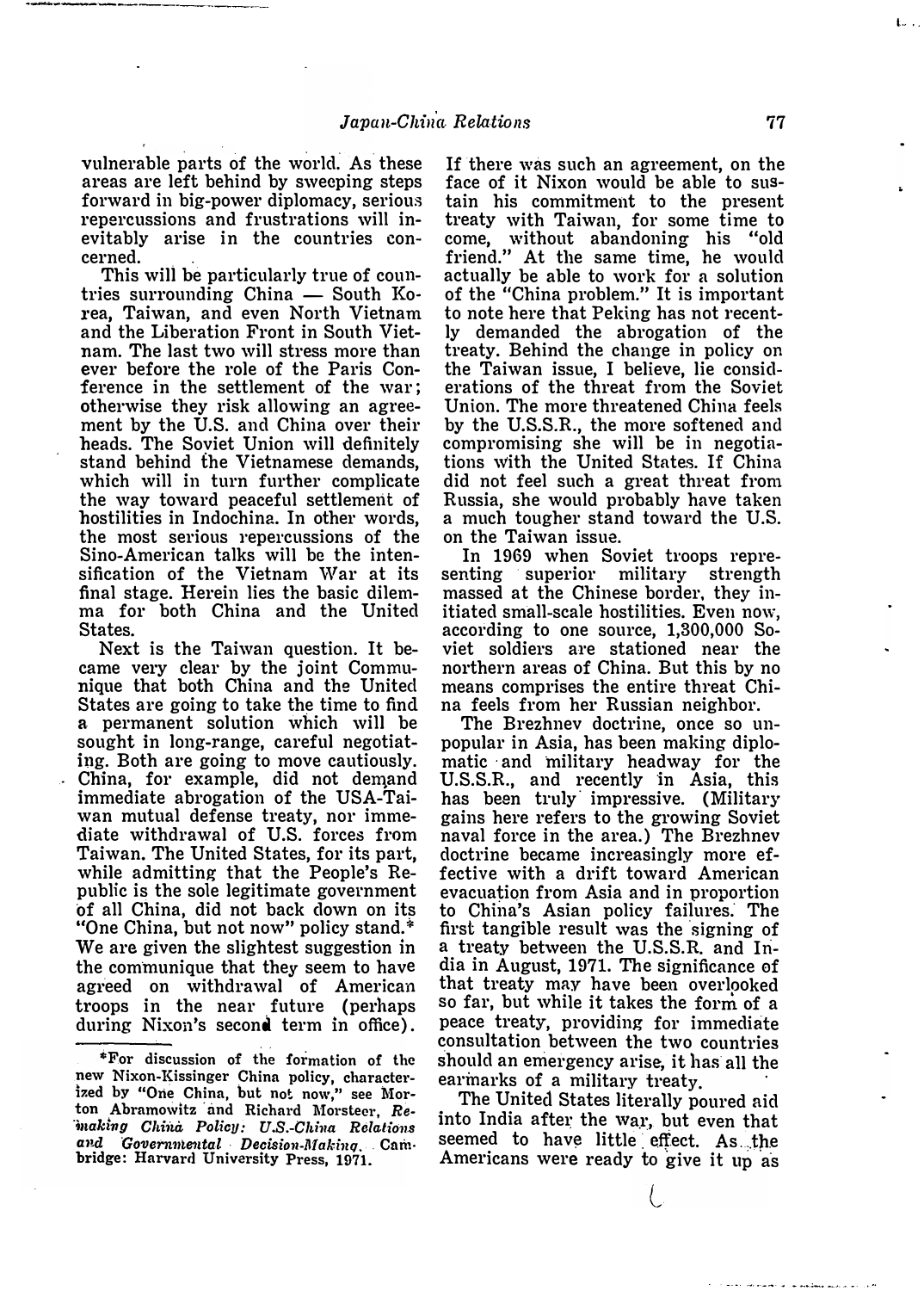a lost cause, the Soviets were given a plum chance to tie up relations with India. With the groundwork laid, the India-Pakistan and the independence of Bangladesh handed over an even bigger slice of influence in that area to the Soviet Union.

On the one hand, China remained consistently on the side of the oppressors, supporting West Pakistan's military tyranny, in consideration of her own interests and because of conflicting relations with the Soviet Union and India. The *People's Daily* had not a line about the suffering and discrimination of the Bengalis in Pakistan, and not a word of sympathy for the hopes and urgency of independence for Bangladesh. All it did was to condemn the "aggression of the Indian reactionaries" and the "plots of the Soviet socialist revisionist imperialists."

Moreover, the *People's Daily* in an editorial flung away the public commitment of China to uphold the poor and oppressed of the world, simply by regarding the "so-called state of Bengal as nothing more than history repeating itself, from the old Manchukuo [puppet government] to today's Bengal."\*

Seen either from the basic nature of the issue or from what has actually happened, China's logic was "extremely irresponsible." According to the Chinese logic, the Sihanouk government" could exist in exile in Peking as the "United National Government of the Cambodian Kingdom," while Bangladesh was regarded only as a puppet regime. Such logic proved totally unconvincing. Furthermore, the Maoists within East Bengal were given no support and were forced into extraordinary difficulty because the problem of Bangladesh involved delicate issues for the Asian mentality as a whole. It had the effect of deepening and widening the scepticism about China. The image of China among Asians plummeted as they watched her reactions to Bangladesh. She committed a grave breach of faith

\*Extremely Irresponsible Logic, Open Aggression," People's Daily, December 6, 1971.

in the long run and what was left behind was the fact that among the weapons of the oppressors were guns made in America, and also guns made in China.

Earlier, I spoke of the increasing influence of the Soviet Union in Indochina, growing in the shadow of Sino-American rapprochement. There is less reason than ever now to deny the possibility that, in view of Soviet naval power in particular, the influence of the Soviet Union might extend to the Taiwan Straits, and then to the Nationalist government itself. Further, the question of Taiwan is fast becoming an international issue. There is no guarantee that, depending on internal shifts of power, Taiwan will not consider some kind of tie with the Soviet Union, especially if there should be only limited options in the future or if a crisis more trying than the present one looms on the horizon.

China is perhaps most apprehensive about this possibility. One month before President Nixon visited Peking, a representative of the China-Japan Friendship Association went so far as to disclose before a visiting group of Japanese labor leaders the fact that in 1958 Khrushchev had put in a bid for a China-Soviet joint fleet, which would, in effect, have put China in the bag. It was already in the cards, as far as China was concerned, however, that there would be a détente with the United States, and in the process, American troops would be withdrawn from the Taiwan Straits and from the island itself. It was clearly necessary to check, therefore, any Russian moves to come in and fill the vacuum.

From the above, it is possible to conjecture about the failure of China to include in the joint Communiqué its demand for the abrogation of the Taiwan-United States treaty. In any case, the points where the two were most fully in agreement during the recent talks include the eventual evacuation of American military forces from Asia, including Taiwan, and the freezing of the Asian status quo emerging therefrom;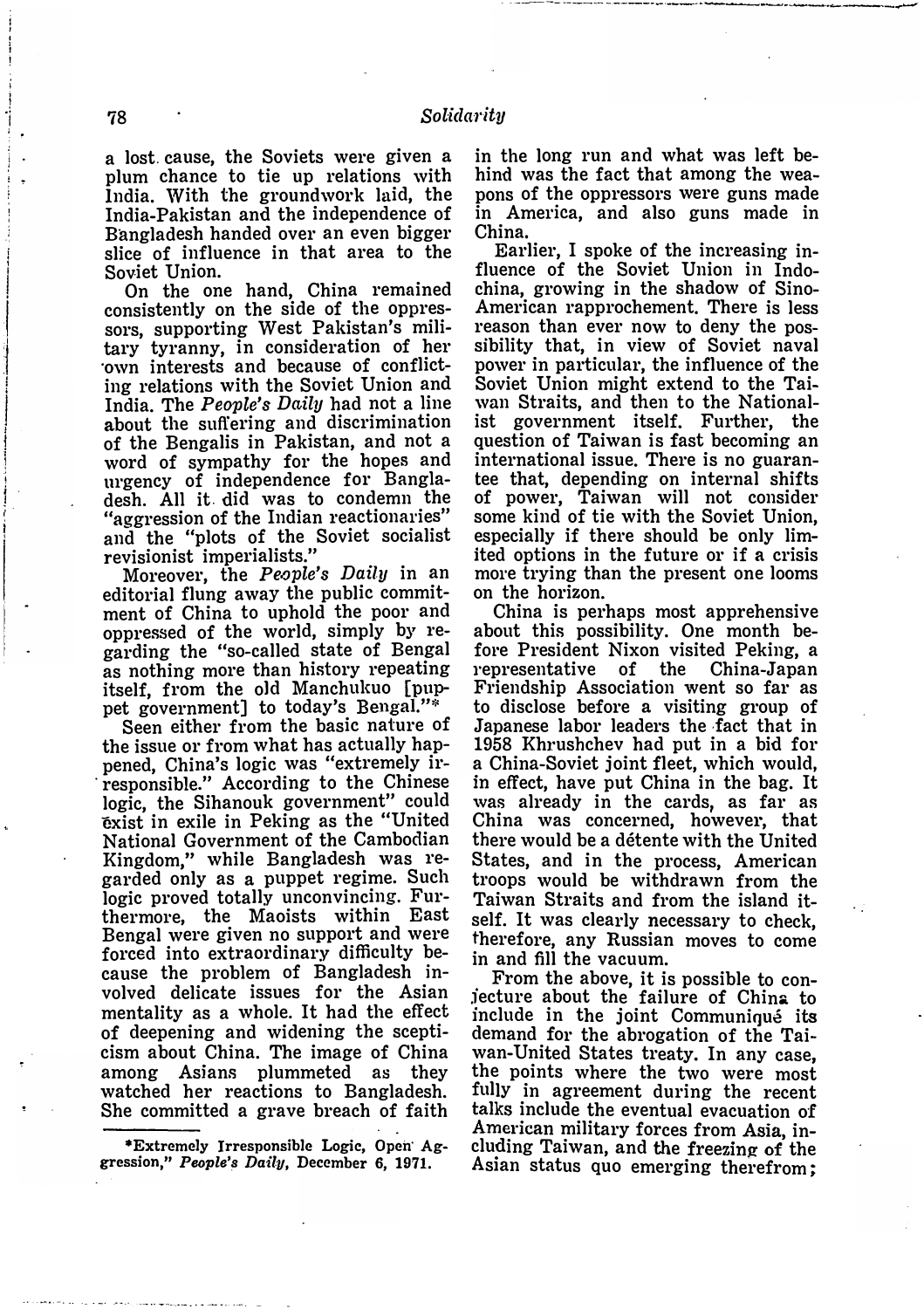in other words, they agreed that any drastic change in the situation in Asia should be avoided.

This very policy of freezing conditions in Asia, however, conflicts with the current tendency in this part of the world toward greater fluidity; it also clashes head-on with Soviet interests in East Asia. The Soviet Union is trying to establish itself as the leading force for change in the Asian status quo by encouraging the trend toward increased fluidity. Thus, the results of the China talks have the double possibility of building a lasting bridge between China and America, and at the same time creating a plethora of tensions in the future of Asia

The Sino-Soviet rift, then, going beyond the framework of both the socialist countries and the international Communist movement in Asia, has the potential of involving various Asian countries at the governmental level. In the sense that it is deepening its presence both economically and socially in Asia today, the position of Japa�, the number two power for change in this region, will also conflict at times with that of China and the United States.

One other point wherein the interests of the United States and China converge is said to relate to is stopping Japan from developing a nuclear capability. We must recognize that Japan's international environment is by no means simple or easy to deal with.

## The Future of Sino-Japanese Relations and Japan's Options

How did most Japanese feel when watching the "amity" of the Chinese and American leaders as they came through the screen via satellite? They probably did not feel as antagonistic as did the North Vietnamese and other fairly wide segments of the Asian population. Many Japanese, however, were left with a feeling of discomfort; they did not want to pass it off with congratulations, but felt vaguely alienated, with a sense of uneasiness. Watching the political craftiness and dexterity of the Chinese and American leaders right before their eyes, perhaps the Japanese said to themselves that Japan is different, after all, from both China and the United States. I myself believe that such a response among Japanese is the natural one, even a sound reaction.

By contrast, the Japanese government, political leaders, the business community and the mass media have been so shaken by recent changes in the international order that they have completely lost the perspective from which to look at the world analytically, from <sup>a</sup> wide viewpoint. They have lost the sense of balance with which to discern and qualify the interior and exterior of each occurrence, and they have been corrupted by a sense of psychological tension. Not knowing what to do, they seem to be running about in utter confusion.

Among the people, however, there is growing a very collected and cool, although still unsophisticated, sense of international issues and the China problem. I think that people have learned a great deal, although perhaps unconsciously, from the series of events that took place in China during the. six months preceding Nixon's visit. The first of those lessons is that despite the glorification of the Cultural Revolution by our mass media, the fact remains that the Lin Piao incident did occur. This revelation and the growing awareness of what it meant planted in the minds of the people some deep doubts about what China is doing.

The media did not clarify the scepti �ism that this state of affairs. brought about; on the contrary, by being very. secretive about it, they helped magnify the doubt. The result has been a steadily increasing mistrust of the Chinaimage that our media has been offering us. In the second place, by gaining admission to the United Nations, China has lost the veil of mystery that once surrounded her in the eyes of many. In the third place, as a reaction that can be seen especially among the younger generation, there i� distrust of China stemming from her response to the Bangladesh issue. Fourth, the view of

よ

المراوية والمتحدث والمتحدث والمتحدث

』.『・・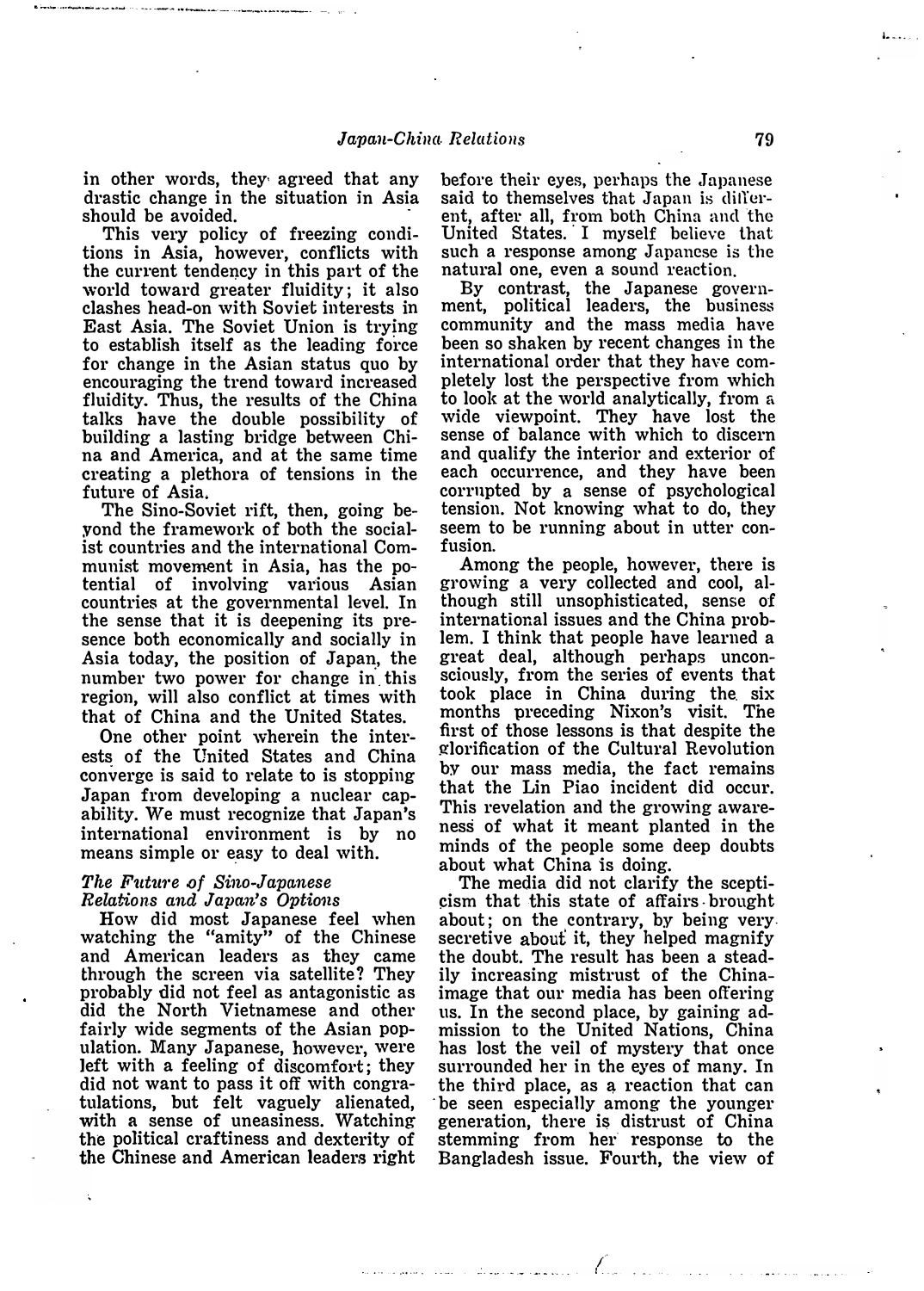China has been much affected by Sino-American rapprochement and the Chou-Nixon talks.

All these factors have combined, and even multiplied, to create a Japanese citizenry which is better prepared psychologically to see China and the world in a more balanced perspective. As a result, one can feel the image of China undergoing significant change in Japan.

As we have already noted, Japan's international environment is expected to grow considerably more harsh from now on. Such an eventuality will not allow Japan to approach China and other international issues with inertia or a traditional attitude of dependence on others' good will and tolerance.

Japan's difficulty in relations with the United States, for example, stems not simply from economic problems but from the political problems which have<br>in turn arisen from China-United in turn arisen from China-United States rapprochement. special attention here to the fact that the White House closely analyzed the  $mi$ nutes of the San Clemente talks in January. 1972 between Prime Minister Sato and President Nixon, coming to the conclusion that internal disagreement within the Japanese government existed over the clause in the 1969 Sato-John son communiqué that dealt with the defense of Taiwan and South Korea. The White House took the trouble to make such an analysis only because America saw a safe way to change its Asia policy and China policy by transferring its. burdeus to Japan. There can be no doubt that America wishes Japan to assume her due responsibilities for peace in the Far East.

If only for that reason, it is necessary that Japan develop a more autonomous foreign policy. As far as the problems of Taiwan and South Korea are concerned, ultimately, the United States considers herself to be a third party. • Japan will have to be clearly aware, however, that she faces much greater obstacles than does the U.S.A. in this area. Here is where we. can actually see one of the crucial differences in the difficulty in America's relations with

China, and China's relation with Japan.

-�由』·-・-』・ー-ー=竺

But in Japan, it seems not to have been sufficiently acknowledged that our country, China's stepbrother by destiny, must maintain during the 1970's and '80s, even into the twenty-first century, a kind of coexistence and competition with China that is unprecedented in the history of Sino-Japanese relations. China is perhaps more atune to this reality than is Japan. Chou En-lai has been quoted as stating that "We have no big expectations from the next government of Japan, either," by which he meant, more than simply anti-Japanese propaganda, that China is expecting consiclerable difficulty in her relations with Japan in the future.

China welcomed Nixon with much enthusiasm, nevertheless, despite the fact that the United States and Taiwan are bound by a military treaty with concomitant military presence. China continues to take a totally different attitude toward Japan, however, by bluntly refusing to hold any government-level talks until the Japanese government abandons the treaty with Taiwan. China has consistently demanded this of Japan, even though the treaty is not a military treaty but a peace treaty, and even though the Sato government has finaJly begun to move, albeit timidly, toward seeking official talks with Peking.

Today, when Sino・American relations are progressing very quickly, we must very carefully determine if China really wants normalization of relations with Japan. If they feel that a trade relationship through "friendly firms" such as that which exists at present is more advantageous, even at the expense of normal China-Japan relations, and that the gains for China in this abnormal relationship are economically and politically sufficient for the time being, then we must objectively reconsider our China policy. I think those Japanese who are ready to bow to any wish on the part of China, are only to be condemned for their lack of strength. Such attitudes only encourage Peking to become more high-handed and de-

|<br>|<br>|<br>| ・v,. l'lL

1・

 $\mathcal{L}^{\text{L}}_{\text{L}}$  ,  $\mathcal{L}^{\text{L}}_{\text{L}}$  ,  $\mathcal{L}^{\text{L}}_{\text{L}}$  ,  $\mathcal{L}^{\text{L}}_{\text{L}}$  ,  $\mathcal{L}^{\text{L}}_{\text{L}}$  ,  $\mathcal{L}^{\text{L}}_{\text{L}}$  ,  $\mathcal{L}^{\text{L}}_{\text{L}}$  ,  $\mathcal{L}^{\text{L}}_{\text{L}}$  ,  $\mathcal{L}^{\text{L}}_{\text{L}}$  ,  $\mathcal{L}^{\text{L}}_{$ ) and the left of the left of the left of the left of the left of the left of the left of the left of the left of the left of the left of the left of the left of the left of the left of the left of the left of the left of

!ilfv

a ll-- --vjft--

in a company of the con-

-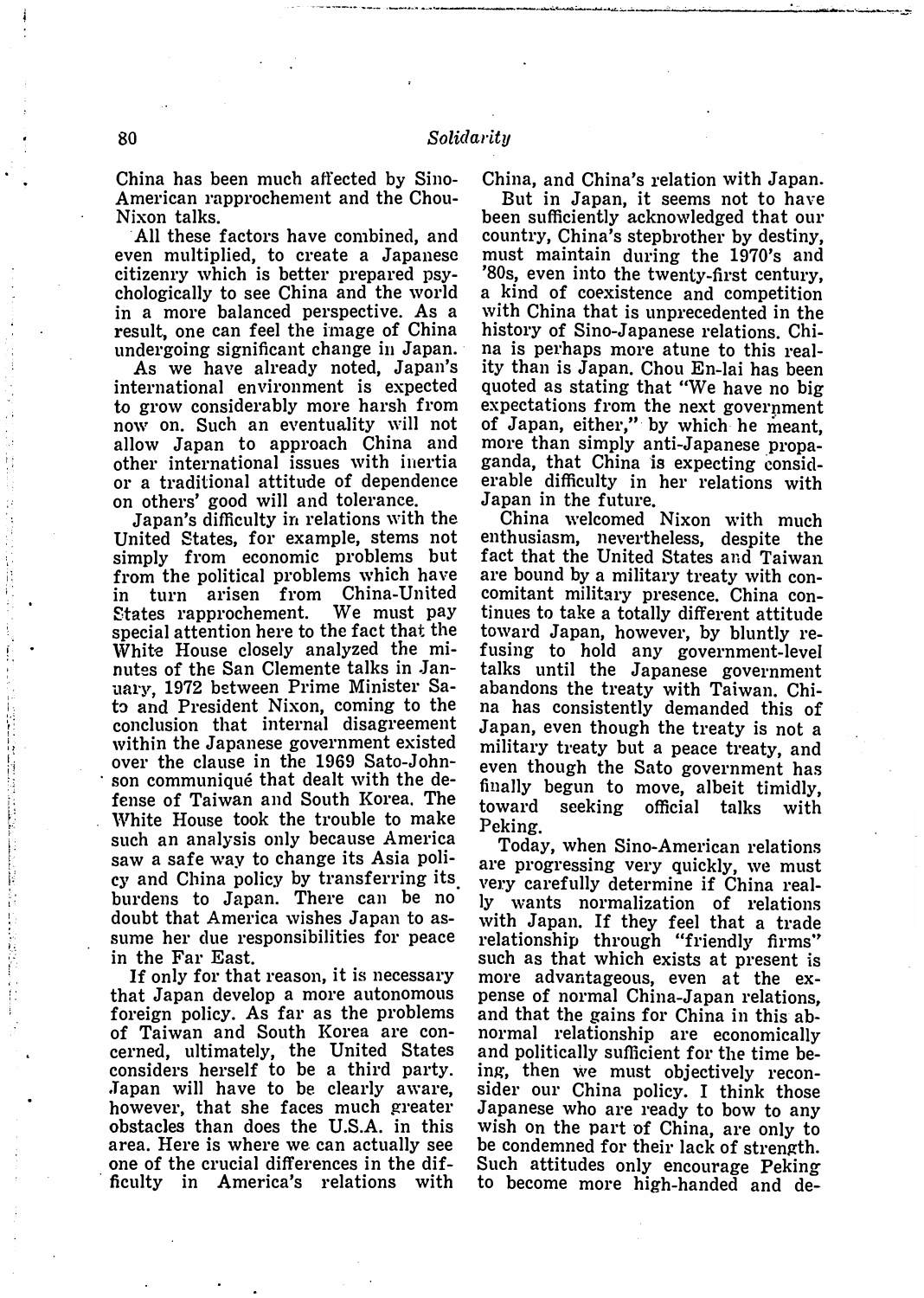manding.

In pursuing our relations with China we must carefully weigh the responses and attitude of China. If we can appreciate the deep-seated difficulties involved in workable and lasting relations between the two countries, then we can begin to understand the flimsy superficiality of a Sino-Japanese relationship based on the immediate interests and motivations of individuals.

相臨h目・...,・a岡崎--・\_....... \_. ' ぷ骨a』M」制.\_\_..,\_,由躍・a同組ー・・・・・個】・・・曲品目・』a・e目・山.......喝・・・・...,. \_\_ .J・・一、.,一 一一

If, on the other hand, we are to plunge into relations with China simply out of a sense of mission or emotional identity with our neighbor, we will only end up repeating past mistakes. The whole issue is not merely a matter of time, but more, one of quality. What kind of relation will be most stable and lasting if we restore relations with China? The time has come for us to think into the very heart of that question. Therefore, even if there had been no such blow to Japan as the American approach to China, I think that we must recognize that in the fate of these two Asian countries, Japan was destined to be later than the United States in normalizing China relations. With such an awareness, we must then choose the course of action that will be the most appropriate and acceptable to the Japanese people.

That necessitates more than anything else a minimum required consensus on specific issues. It is not enough to say that the majority of the Japanese people wish for restored relations with China. A national consensus is necessary on the Taiwan question, reparations, and such-problems as "Japanese militarism." How seriously are our business leaders, political leaders, as well as the mass media, concerned about this vital necessity? I believe that longterm stability in bilateral relations depends in the final analysis on the kind of national consensus acceptable to the common people and on the level of mutual understanding among them.

It will be necessary, then, to achieve a breakthrough in our relations with China using a somewhat roundabout approach to diplomacy. Such an approach would aim at more than just reinforcing Japan's diplomatic position to prepare for future negotiations with China; it is perhaps one of the only ways in which the long-term stability of that relationship can be assured. It is also one way in which China can be made aware of the most natural road toward conciliation with Japan. It seems to be auspicious, therefore, that our Foreign Ministry at last has shown signs of awakening from its long sleep and bureaucratic lethargy, to begin operating on the basis of a new, original thinking pattern.

It is possible to view the visit to Japan by Foreign Minister Gromyko some time ago as a turning point indieating new developments in Japan-Soviet relations. Certainly, the Soviet Union is concerned about the rapprochement between China and the United States. and also about the beginnings of future China-Japan relations. It is at times like that, however, that Japan's response must be more than a very narrow nationalism whose perspective focuses immediately on "After Okinawa, the northern islands." While territorial problems must be taken into consideration, Japan's foreign policy outlook must be broader than that. It is absolutely necessary to create relations with the Soviet Union that are truly established and opened. Here, we must read careftllly into the subtle change in the position of the Soviet Union.

This last February, First Section Chief in charge of Southeast Asian Affairs Miyake and a delegation went to visit Hanoi in· an attempt to open communication. After that, we witnessed the declaration of the establishment of relations with Mongolia, informal contact by the Ministry of International Trade and Industry officials with highlevel officials of North Korea, and other significant events. Along with the predieted recognition of Bangladesh, these are signs of change and new direction in the thinking of our Foreign Ministry. I, myself, since last year, have written about the possibiliti�s inherent in this kind of roundabout diplomacy, call、

-ea・7・tp・;42・4色V・1・tf',r't